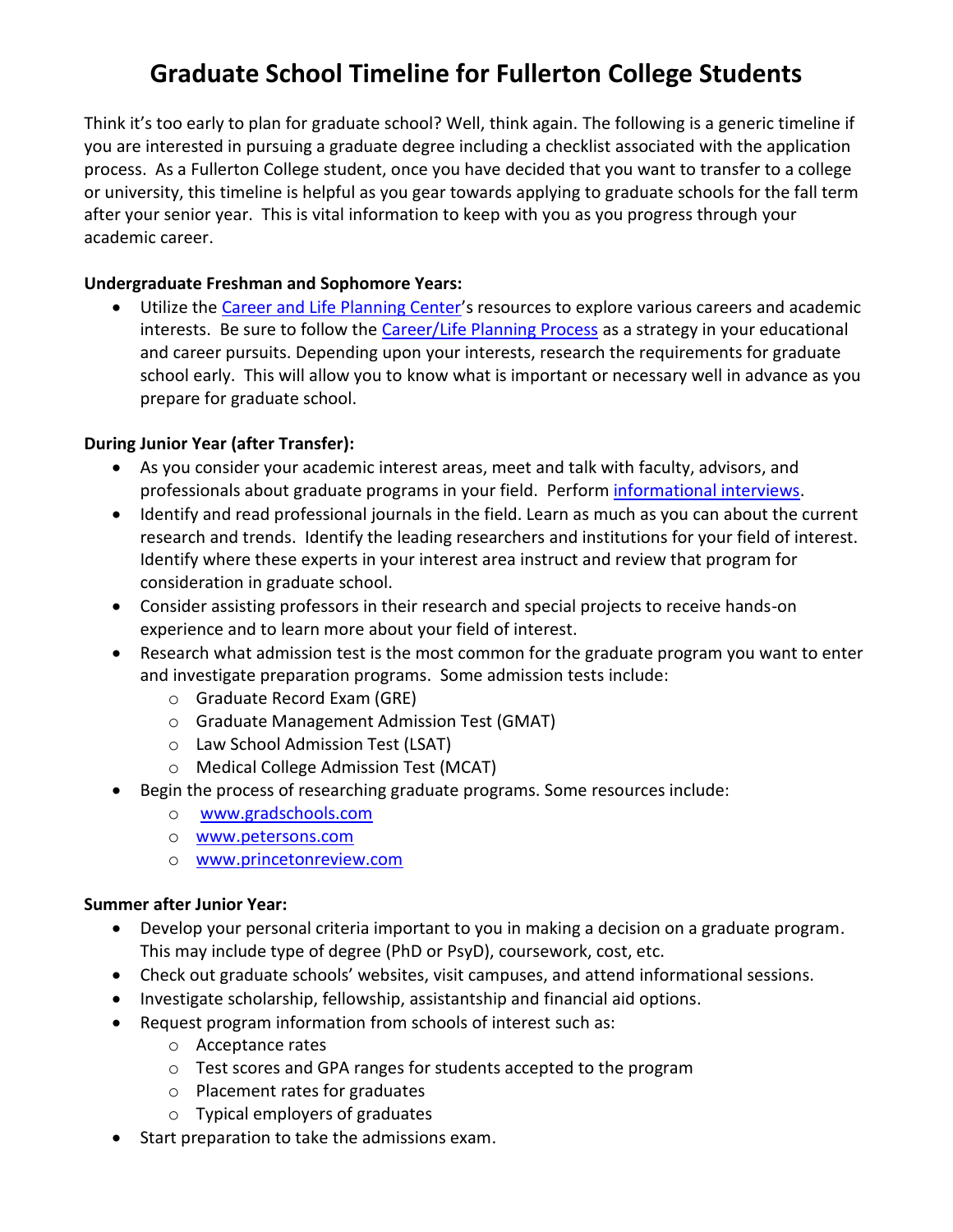- Register for the required admission exam. Scores must be sent directly to the schools from the exam organization.
- Begin writing your personal statement which needs to be modified for each school. The following resources are helpful:
	- o Graduate Admissions Essays by Donald Asher
	- o How to Write the Perfect Personal Statements: Law, Business, Medical, Graduate School by Mark Alan Stewart
	- o [www.statementofpurpose.com](http://www.statementofpurpose.com/)
	- o Various personal statement books to specific types of graduate schools are available in local bookstores and online.

## **Senior Year:**

*September*

- Finalize list of schools to which to apply. It is recommended that you apply to 5 or 6; however, for highly selective programs applying to 10 schools is not uncommon.
- Take appropriate graduate admission exams, if you have not already done so. Scores must be submitted to the graduate school prior to the deadline or your application may be considered incomplete, forfeiting the possibility admission.
- Begin asking faculty members for letters of recommendation. Usually you will need at least 3 letters of recommendations, but be sure to check the requirements in the application.
- Continue revising your personal statements and have someone else proofread it.
- Based on the information received from the schools, develop a personal timeline for the application process:
	- $\circ$  Check on application deadlines and rolling or early admissions policies, as well as financial aid, scholarship, fellowship, and assistantship deadlines.
	- o Read the applications thoroughly and prepare any other materials requested.
- For medical, dental and law school, register with the appropriate application and data assembly service [\(LSAC,](http://www.lsac.org/) [AAMC,](https://www.aamc.org/students/applying/) [ADEA AADSAS\)](http://www.adea.org/dental_education_pathways/aadsas/Pages/default.aspx). These services collect your materials and forward them to your schools.

# *October*

- Continue to gather, organize, and complete application materials.
- Take graduate admissions exams, if have not done so already.
- Complete personal statements, adjusting each to meet each program's requested criteria. If you need assistance, check out the Writing Center on campus and ask a faculty member to review your personal statement.
- Order official transcripts from all post secondary institutions even those from which you did not earn a degree. The transcript must be sent directly from the school attended to the school you are applying to or the data assembly service. These need to be sent to each school to which you apply. Some schools charge a fee to send an official transcript.
- Provide your faculty and supervisors who are providing letters of recommendations with all the materials they need to complete the letters.
	- o Provide these individuals with a deadline 2 weeks prior to when you plan to have your application materials complete. (This is well before the actual application deadline date.)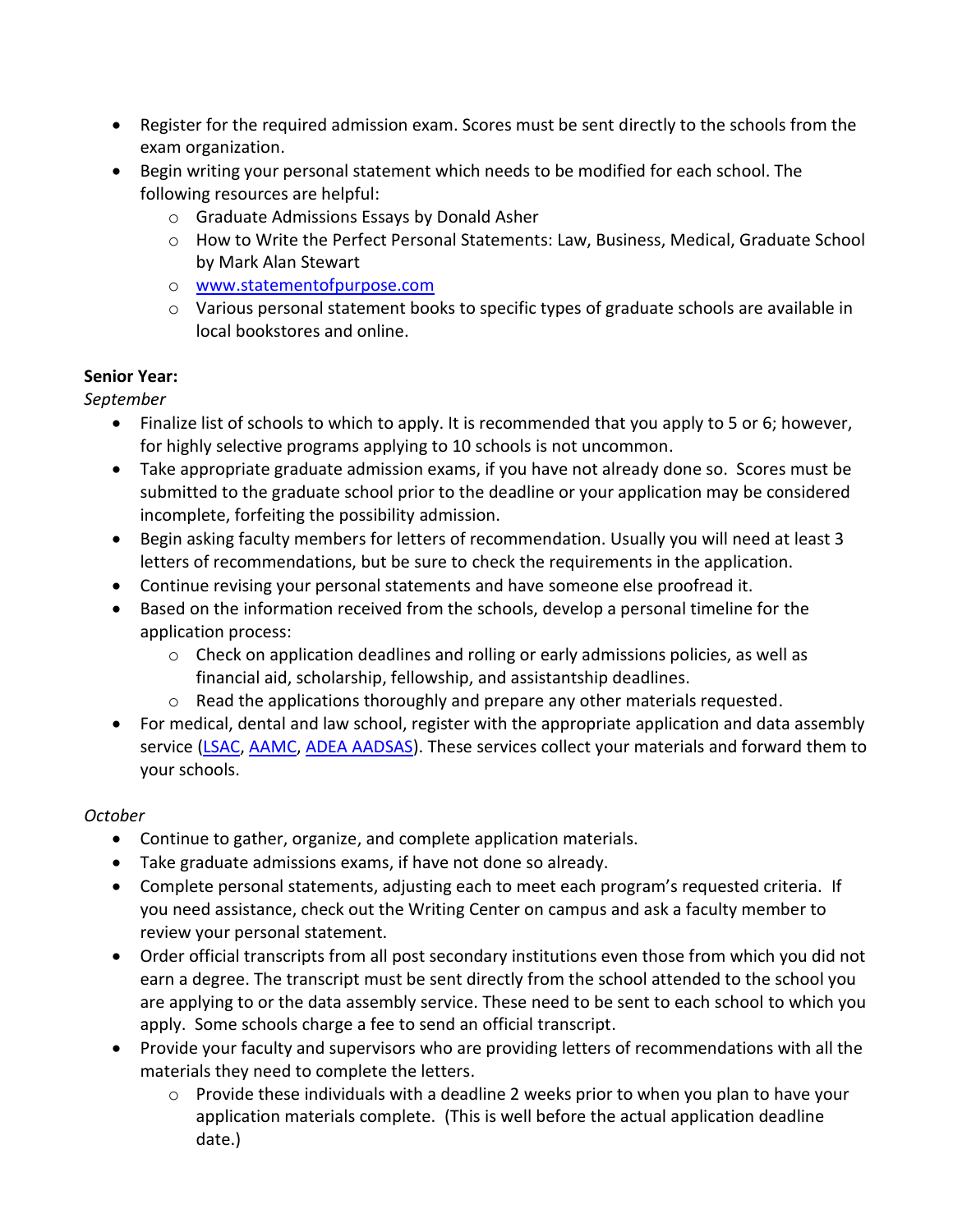- $\circ$  Send them the appropriate form, the latest version of your personal statement, resume and stamped and addressed envelopes.
- Contact schools to schedule visits during the fall semester. See "Interviews & Campus Visits" in Graduate School Application Process. If unable to afford a visit, request from the department current and recent graduates you can talk to about the program. Also, contact faculty with questions about the program. Not only will you get your questions answered but you will also make yourself known to those making a decision about your admission to the program.
- Research the professors in the programs to which you are applying and learn about their areas of expertise. Read journal articles they have written about their research.
- Start completing the applications. Many are online and some will be paper. For paper applications, it is a good idea to make a copy to fill in the information and then transfer this information to the application you plan to send.

## *November*

- It is advisable to send applications in by Thanksgiving Break or shortly thereafter. Some programs have early deadlines such as December while others have deadlines in January or February. Be sure check when your applications are due.
- Keep complete copies of all the application materials you have sent for your records.

## *December*

 Follow-up with the programs to which you have applied, to verify receipt of all the application materials. You are responsible for verifications of your application materials being received. Typically, schools do not track down your missing application materials. If they do not have all the materials to your application it will be considered incomplete.

## *January*

 Get serious about the application process for financial aid. Fill out the Free Application for Federal Student Aid or FAFSA online – to qualify for financial aid you need to complete the FAFSA starting January 1. If you haven't already researched any alternative sources of funding such as scholarships, fellowships, and/or assistantships, do so now. The last resort is looking into private loans.

# *April*

- Typically you will find out in March where you have been accepted.
- Compare the financial aid packages offered to you.
- Once you have made your decision, notify other institutions you have applied to so they can remove your name from their process.
- Send thank you notes to those who wrote recommendation letters letting them know of your future plans.
- If you have not already, make a trip to the school you consider your top choice.